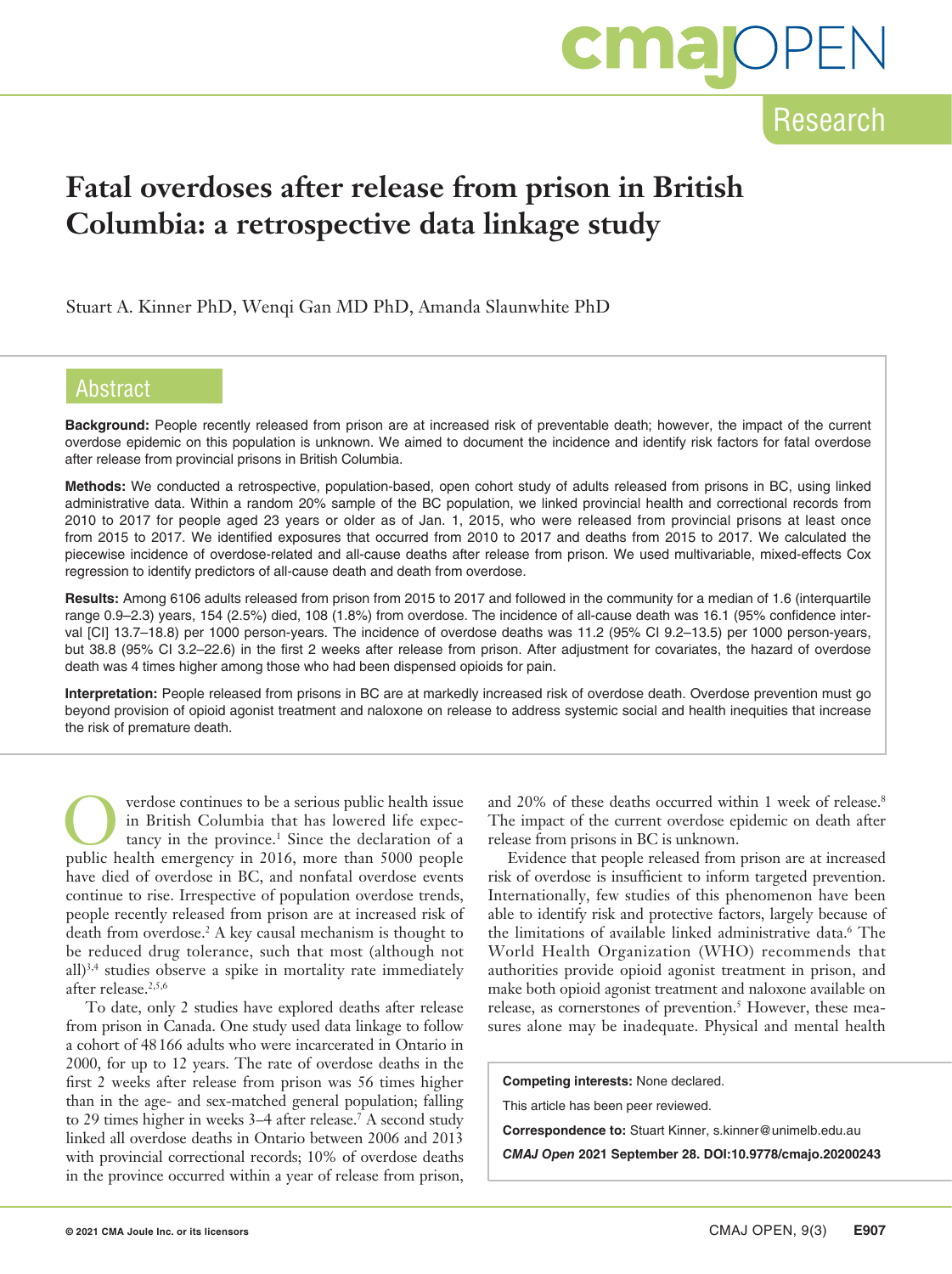### Research

**cmajoPEN** 

comorbidities may also contribute to the risk of fatal overdose,<sup>9-11</sup> and growing evidence suggests that people released from prison with co-occurring substance use disorder and mental illness — also known as dual diagnosis — are particularly at risk of poor health outcomes.<sup>12</sup> More evidence on risk and protective factors is needed to inform targeted, evidencebased prevention.

We aimed to compare the risk of overdose-related and of nonoverdose deaths in different time periods after release from incarceration, and to identify individual and socioenvironmental characteristics associated with overdose-related deaths and all-cause deaths after release from incarceration.

### **Methods**

### **Design**

We conducted a retrospective, population-based, open cohort study of adults released from prisons in BC. The cohort was constructed from a random 20% sample of the BC population, linked with provincial health and correctional records. The BC Centre for Disease Control Provincial Overdose Cohort (http://www.bccdc.ca/our-services/programs/provincial -overdose-cohort) comprises linked, province-wide administrative data. A detailed description of the cohort is available elsewhere.13 We used data from 13 linked administrative data sources (Appendix 1, Supplementary Table S1, available at www.cmajopen.ca/content/9/3/E907/suppl/DC1). These administrative health data have been widely used for research purposes in BC and Canada.<sup>13,14</sup> We measured exposures during an accrual period from Jan. 1, 2010, until Dec. 31, 2017, and measured outcomes during an observation period from Jan. 1, 2015, to Dec. 31, 2017.

#### **Setting and participants**

We drew our 20% random sample from the client roster of health insurance in BC, which is mandatory and therefore provides almost complete coverage of BC residents. Within this random sample, we selected all people who were aged 23 years or older on Jan. 1, 2015, and who had at least 1 record of release from a BC prison (remand or sentenced) between Jan. 1, 2015, and Dec. 31, 2017. BC Corrections is responsible for 10 correctional centres throughout the province, holding around 2600 inmates on any given day. Inmates may be on remand (pretrial detention) or serving a sentence of up to 2 years, less a day.

#### **Outcome**

We identified deaths from 2015 to 2017 using linked administrative health data available in the BC Provincial Overdose Cohort. We defined overdose deaths as those identified by BC Vital Statistics as being caused by an opioid overdose (*International Classification of Diseases, 10th Revision* [ICD-10] codes T40.0, T40.1, T40.2, T40.3, T40.4, T40.6), deaths identified by the BC Coroners Service as being caused by unintentional illicit drug toxicity or deaths from any cause that occurred within 24 hours of an overdose event as identified from linked ambulance, emergency department or hospital data (for details, see Appendix 1). We define nonoverdose deaths as all deaths

not caused by overdose. All-cause deaths refer to deaths from any cause, including overdose.

### **Exposures**

Our selection of exposures was informed by a review of the literature.6,15–17 Using linked administrative data, we identified exposures from Jan. 1, 2010, to Dec. 31, 2017, including age, sex, length of most recent incarceration, number of previous incarcerations, co-occurring substance use disorder and mental illness, physical comorbidity, dispensing of benzodiazepines and dispensing of opioids for the treatment of pain (for details, see Appendix 1).

From BC provincial correctional records, we identified the number of times participants had been released from prison from 2010 to 2014, and obtained all dates of incarceration and release from prison from 2015 to 2017. Using these data, we calculated the number of times each cohort member had been incarcerated, and calculated the duration in days of each episode of incarceration. Given evidence from previous research that the risk of death after release from prison is greater for those who have spent less time in custody, $2,6$  we modelled the association between duration of most recent incarceration (≤3, 4–15, 16–60, >60 days) and death.

From hospital and outpatient records, we used ICD-9 and ICD-10 codes to identify people with evidence of substance use disorder or mental illness, defined as having had 2 or more relevant outpatient visits within 1 year, or 1 relevant hospitalization record during the accrual period 2010–2017. We considered people with both a substance use disorder and mental illness during the accrual period to have a dual diagnosis.

We coded hospital records for chronic disease comorbidity using an adapted version of the Elixhauser Comorbidity Index.18 For each of 31 chronic disease groups, if we identified a disease, we set the index for this group as "1"; otherwise, we set the index as "0". The sum of the indexes for the 31 groups forms the comorbidity index. For the analyses presented here, we removed 4 disease groups, reflecting substance use and mental illness, to avoid collinearity with the dual diagnosis variable. We dichotomized the adapted index score  $(0, \ge 1)$ .

We identified dispensation of opioids for pain and dispensation of benzodiazepines during the accrual period using provincial pharmaceutical data (PharmaNet), which contain all records of dispensed prescription medications in community pharmacies in the province. We excluded opioids used for treatment of opioid use disorders.

#### **Statistical analyses**

Each observation period commenced on the date of a release from custody during the 2015–2017 period, and was censored at reincarceration, at death or on Dec. 31, 2017, whichever came first. Consequently, each person could have multiple observations. We calculated the rate of all-cause and overdose-related deaths per 1000 person-years, expressed as the number of deaths in the community divided by person-years at risk in the community, multiplied by 1000. We calculated mortality rates for the full sample, and according to characteristics at the time of each release. We calculated the 95% confidence interval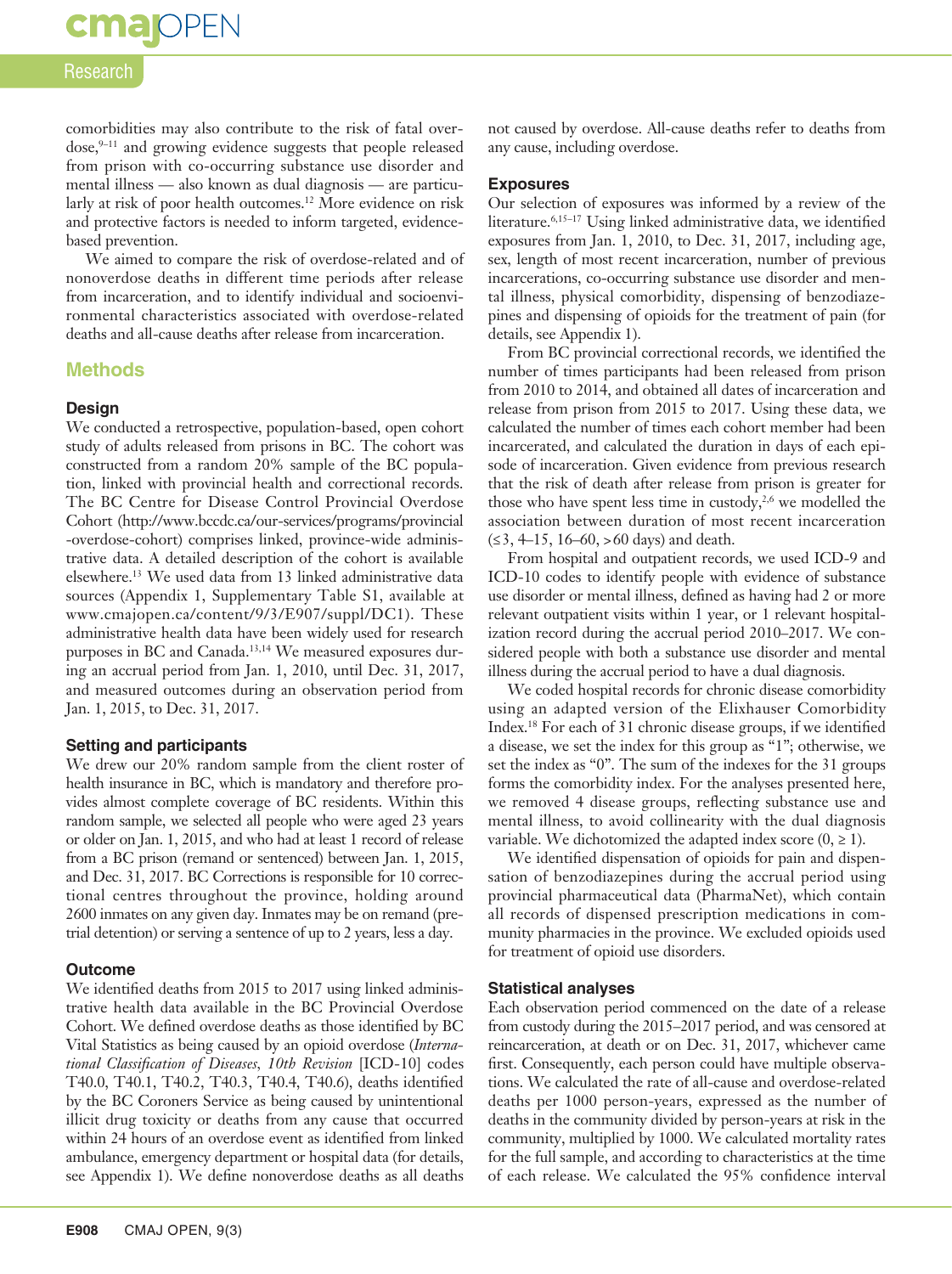**cma**IOPEN

(CI) for mortality rates using the exact method (POIS.EXACT in R) under the assumption of a Poisson distribution.

We calculated the piecewise incidence rate of overdoserelated and nonoverdose deaths during each 2-week period in the first 8 weeks after release from prison, and for all community follow-up, using all releases during follow-up. To identify characteristics associated with overdose-related and all-cause death, we constructed mixed-effects Cox models (COXME in R), adjusting for the correlation between an individual's multiple releases, to calculate unadjusted and adjusted hazard ratios (HRs) with corresponding 95% CIs. This approach to data analysis permitted the value of all covariates (except for sex) to differ for each release. We conducted all analyses using the R statistical computing environment (version 3.5.2).

### **Ethics approval**

Ethics approval for this project was not required as it was conducted as part of BC Centre for Disease Control Provincial Overdose Cohort's overdose surveillance and advanced analytics mandate.

### **Results**

The sample included 6106 people released from a BC prison at least once from 2015 to 2017. Of these, 108 (1.8%) people died from overdose-related causes, and 154 (2.5%) died from any cause (including overdose), during 9633 person-years of community follow-up. The median duration of community follow-up per person was 1.6 (interquartile range [IQR] 0.9– 2.3) years, and the median duration per episode of follow-up was 0.3 (IQR 0.1–1.0) years. During the 3-year followup period, the number of people with 1, 2, 3 and more than 3 episodes of incarceration were 3310 (54.2%), 1121 (18.4%), 974 (16.0%) and 701 (11.5%), respectively.

Table 1 compares the baseline characteristics of people who did and did not die from overdose-related causes, and from any cause, during community follow-up. Compared with people who did not die from overdose-related causes, those who died from overdose-related causes were significantly more likely to have been incarcerated multiple times, to have a history of mental illness or dual diagnosis, to have a history of physical comorbidities, and to have been dispensed benzodiazepines or dispensed opioids for pain. The pattern was similar for all-cause death.

Tables 2 and 3 show the incidence, and the unadjusted and adjusted HRs of overdose-related and all-cause death, according to characteristics at release. During community follow-up, the incidence of overdose-related death was 11.2 (95% CI 9.2–13.5) per 1000 person-years. In the unadjusted models, the hazard of overdose-related death was higher among people who had been incarcerated 4 or more times, those with a history of substance use disorder, mental illness or dual diagnosis, those with a history of physical comorbidity, and those who had been dispensed benzodiazepines or dispensed opioids for pain. In the fully adjusted model, the hazard of overdose-related death was 4 times higher among those who had been dispensed opioids for pain.

During community follow-up, the incidence of all-cause death was 16.1 (95% CI 13.7–18.8) per 1000 person-years (Table 3). In the unadjusted models, the hazard of all-cause death was higher among people who were aged 45 years or older, those who had been incarcerated 2 or more times, those with a history of substance use disorder, mental illness or dual diagnosis, those with a history of physical comorbidities, and those who had been dispensed benzodiazepines or dispensed opioids for pain. In the fully adjusted model, the hazard of allcause death was greater among those with a history of 4 or more incarcerations, those with physical comorbidities and those who had been dispensed opioids for pain.

Figure 1 shows the piecewise incidence of overdoserelated and nonoverdose death after release from incarceration. The incidence of overdose-related death was markedly elevated in the first 2 weeks after release (incidence rate 38.8, 95% CI 23.7–59.9, per 1000 person-years). The incidence of nonoverdose death was also elevated in the first 2 weeks after release, although not to the same extent (incidence rate 7.8, 95% CI 2.1–19.9).

### **Interpretation**

In a large, representative sample of people released from prisons in BC, we found that 70% of observed deaths were related to overdose. The incidence of overdose-related death was markedly elevated in the first 2 weeks after release from prison and, after adjustment for covariates, the risk of fatal overdose was 4 times higher among people dispensed opioids for pain.

In the context of an overdose epidemic that is disproportionately affecting people released from prison, there is a clear and pressing need to implement evidence-based overdose prevention efforts at scale. BC provides opioid agonist treatment in all of its prisons and, more recently, has made naloxone widely available on release.19 Although these efforts are commendable and in line with international evidence,<sup>5</sup> our findings show that they have not been sufficient to stem the tide of overdose deaths in this highly vulnerable segment of the population. The recent transition of prison health care in BC from the Ministry of Public Safety and Solicitor General to the Ministry of Health is consistent with WHO recommendations<sup>5</sup> and may have facilitated better continuity of care, potentially reducing overdoses after release from custody. However, this hypothesis requires independent evaluation.20

Complex morbidity and disadvantage are normative among people who experience incarceration.<sup>15</sup> In our study, we found that these co-occurring health and social problems were associated with risk of overdose-related and all-cause death. In addition to opioid agonist treatment and naloxone, enhanced efforts to prevent untimely deaths after release from prison should consider targeting these co-occurring risk factors. People with a history of multiple incarcerations were at an increased risk of both overdose-related death and all-cause death. Although this association was attenuated after adjustment for covariates, it remained a significant predictor of allcause death, suggesting that efforts to minimize the use of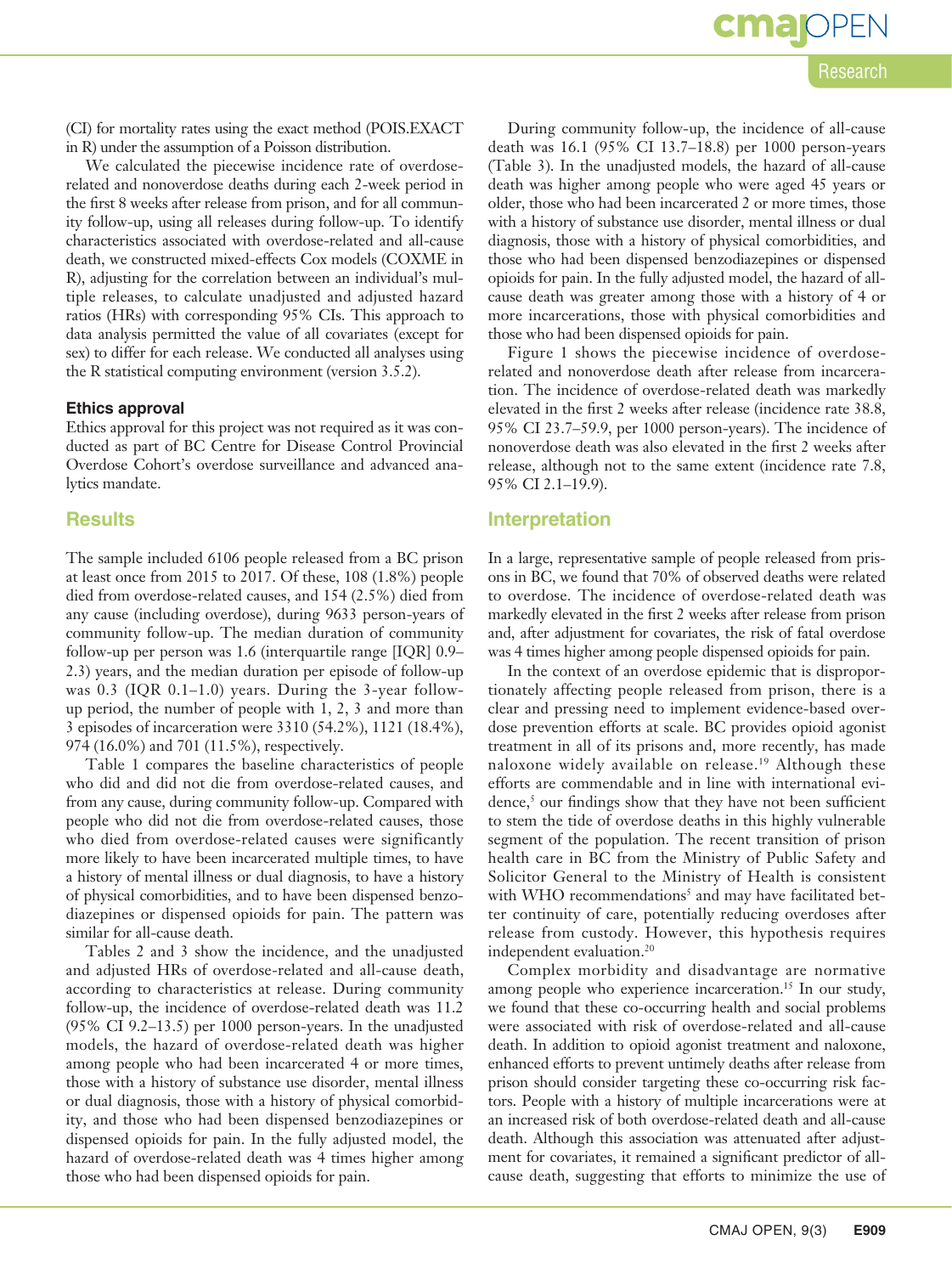### **cmajOPEN**

### Research

|                                           |                        |                  |            | No. (%) of participants |                  |            |
|-------------------------------------------|------------------------|------------------|------------|-------------------------|------------------|------------|
|                                           | Overdose-related death |                  |            | All-cause death         |                  |            |
| Variable                                  | No<br>$n = 5998$       | Yes<br>$n = 108$ | $p$ value* | <b>No</b><br>$n = 5952$ | Yes<br>$n = 154$ | $p$ value* |
| Age group, yr                             |                        |                  | 0.985      |                         |                  | 0.129      |
| $18 - 34$                                 | 3132 (52.2)            | 56 (51.9)        |            | 3116 (52.4)             | 72 (46.8)        |            |
| $35 - 44$                                 | 1512 (25.2)            | 28 (25.9)        |            | 1503 (25.3)             | 37(24.0)         |            |
| $\geq 45$                                 | 1354 (22.6)            | 24 (22.2)        |            | 1333 (22.4)             | 45 (29.2)        |            |
| Sex                                       |                        |                  | 0.334      |                         |                  | 0.717      |
| Male                                      | 5241 (87.4)            | 91 (84.3)        |            | 5199 (87.3)             | 133 (86.4)       |            |
| Female                                    | 757 (12.6)             | 17(15.7)         |            | 753 (12.7)              | 21(13.6)         |            |
| Length of most recent<br>incarceration, d |                        |                  | 0.331      |                         |                  | 0.557      |
| $\leq 3$                                  | 1594 (26.6)            | 37 (34.3)        |            | 1583 (26.6)             | 48 (31.2)        |            |
| $4 - 15$                                  | 1665 (27.8)            | 28 (25.9)        |            | 1653 (27.8)             | 40 (26.0)        |            |
| $16 - 60$                                 | 1251 (20.9)            | 21(19.4)         |            | 1239 (20.8)             | 33(21.4)         |            |
| >60                                       | 1488 (24.8)            | 22 (20.4)        |            | 1477 (24.8)             | 33(21.4)         |            |
| No. of previous incarcerations            |                        |                  | < 0.001    |                         |                  | < 0.001    |
| 1                                         | 3428 (57.2)            | 40 (37.0)        |            | 3413 (57.3)             | 55 (35.7)        |            |
| $2 - 3$                                   | 1224 (20.4)            | 24 (22.2)        |            | 1218 (20.5)             | 30(19.5)         |            |
| $4 - 7$                                   | 950 (15.8)             | 31(28.7)         |            | 935 (15.7)              | 46 (29.9)        |            |
| $\geq 8$                                  | 396 (6.6)              | 13(12.0)         |            | 386 (6.5)               | 23 (14.9)        |            |
| SUD and mental illness                    |                        |                  | < 0.001    |                         |                  | < 0.001    |
| None                                      | 3225 (53.8)            | 25(23.1)         |            | 3212 (54.0)             | 38 (24.7)        |            |
| <b>SUD</b>                                | 696 (11.6)             | 15 (13.9)        |            | 688 (11.6)              | 23 (14.9)        |            |
| Mental illness                            | 702 (11.7)             | 12(11.1)         |            | 696 (11.7)              | 18 (11.7)        |            |
| SUD and mental illness                    | 1375 (22.9)            | 56 (51.9)        |            | 1356 (22.8)             | 75 (48.7)        |            |
| Comorbidity index                         |                        |                  | < 0.001    |                         |                  | < 0.001    |
| 0                                         | 5526 (92.1)            | 84 (77.8)        |            | 5497 (92.4)             | 113 (73.4)       |            |
| $\geq 1$                                  | 472 (7.9)              | 24 (22.2)        |            | 455 (7.6)               | 41 (26.6)        |            |
| Dispensed benzodiazepines                 |                        |                  | < 0.001    |                         |                  | < 0.001    |
| No                                        | 4528 (75.5)            | 49 (45.4)        |            | 4503 (75.7)             | 74 (48.1)        |            |
| Yes                                       | 1470 (24.5)            | 59 (54.6)        |            | 1449 (24.3)             | 80 (51.9)        |            |
| Dispensed opioids for pain                |                        |                  | < 0.001    |                         |                  | < 0.001    |
| No                                        | 3136 (52.3)            | 14 (13.0)        |            | 3129 (52.6)             | 21(13.6)         |            |
| Yes                                       | 2862 (47.7)            | 94 (87.0)        |            | 2823 (47.4)             | 133 (86.4)       |            |

incarceration through prevention and diversion may both be cost-effective and help prevent untimely deaths.

Even after adjusting for covariates, we found that people who had been prescribed opioids for pain were at markedly increased risk of overdose-related and all-cause death. There is a high prevalence of noncancer chronic pain among both people in prison<sup>21</sup> and those receiving opioid agonist treatment;<sup>22</sup> opioid analgesics may be an appropriate treatment for

these people. However, given our unsurprising finding that dispensing of opioids for pain was independently associated with a more than fourfold increase in risk of overdose-related death after release from prison, it appears that efforts to improve chronic pain management,<sup>23</sup> and to enhance harm reduction measures, are warranted to ensure that medications intended to treat chronic pain do not result in preventable deaths in this medically complex population.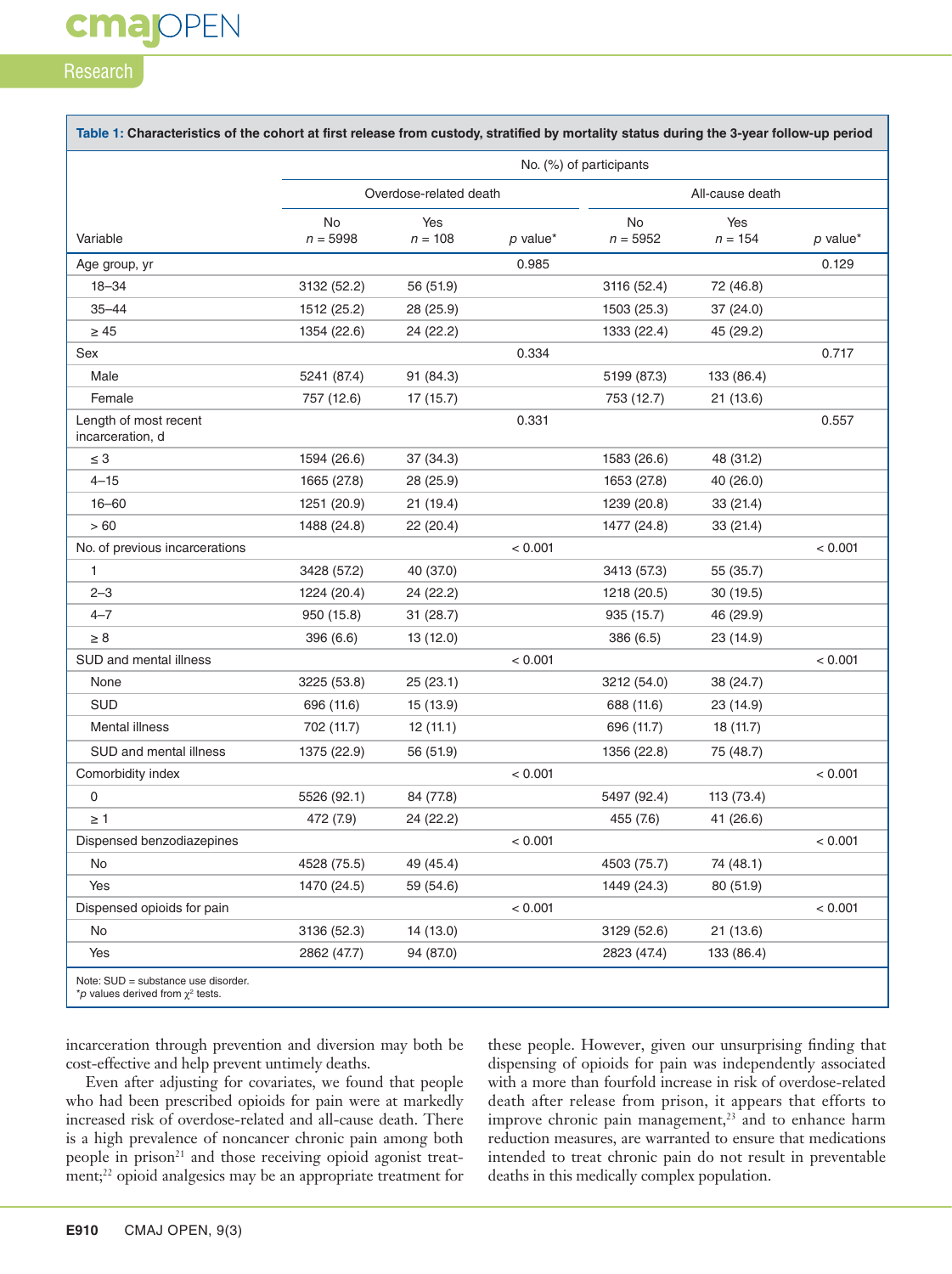## cmar

Research

| Table 2: Incidence and hazard of overdose-related death after release from prison, according to characteristics at release |                                             |                        |                       |  |  |  |
|----------------------------------------------------------------------------------------------------------------------------|---------------------------------------------|------------------------|-----------------------|--|--|--|
| Variable                                                                                                                   | Incidence per 1000<br>person-years (95% CI) | Unadjusted HR (95% CI) | Adjusted HR* (95% CI) |  |  |  |
| Overall                                                                                                                    | $11.2(9.2 - 13.5)$                          |                        |                       |  |  |  |
| Age group, yr                                                                                                              |                                             |                        |                       |  |  |  |
| $18 - 34$                                                                                                                  | $11.2(8.4 - 14.6)$                          | Ref.                   | Ref.                  |  |  |  |
| $35 - 44$                                                                                                                  | $11.7(7.8 - 16.7)$                          | $1.06(0.67 - 1.66)$    | $0.85(0.54 - 1.34)$   |  |  |  |
| $\geq 45$                                                                                                                  | $10.8(6.9 - 16.0)$                          | $1.04(0.65 - 1.66)$    | $0.83(0.51 - 1.35)$   |  |  |  |
| Sex                                                                                                                        |                                             |                        |                       |  |  |  |
| Male                                                                                                                       | $10.9(8.7-13.3)$                            | Ref.                   | Ref.                  |  |  |  |
| Female                                                                                                                     | 13.6 (7.9-21.8)                             | $0.76(0.45 - 1.28)$    | $0.98(0.57 - 1.68)$   |  |  |  |
| Length of most recent incarceration, d                                                                                     |                                             |                        |                       |  |  |  |
| $\leq 3$                                                                                                                   | $12.1(8.1 - 17.5)$                          | Ref.                   | Ref.                  |  |  |  |
| $4 - 15$                                                                                                                   | $8.4(5.4 - 12.7)$                           | $0.67(0.38 - 1.16)$    | $0.60(0.34 - 1.04)$   |  |  |  |
| $16 - 60$                                                                                                                  | 14.0 (9.5-19.9)                             | $1.03(0.62 - 1.72)$    | $0.80(0.48 - 1.34)$   |  |  |  |
| > 60                                                                                                                       | $10.9(7.1 - 15.9)$                          | $0.83(0.48 - 1.41)$    | $0.74(0.43 - 1.26)$   |  |  |  |
| No. of previous incarcerations                                                                                             |                                             |                        |                       |  |  |  |
| 1                                                                                                                          | $5.8(3.6 - 8.9)$                            | Ref.                   | Ref.                  |  |  |  |
| $2 - 3$                                                                                                                    | $10.1 (6.7 - 14.7)$                         | $1.71(0.97 - 3.01)$    | $1.28(0.72 - 2.28)$   |  |  |  |
| $4 - 7$                                                                                                                    | 15.7 (10.8-22.1)                            | 2.48 (1.43-4.30)       | $1.59(0.90 - 2.82)$   |  |  |  |
| $\geq 8$                                                                                                                   | 21.4 (14.1-31.1)                            | $3.00(1.67 - 5.39)$    | $1.59(0.86 - 2.95)$   |  |  |  |
| SUD and mental illness                                                                                                     |                                             |                        |                       |  |  |  |
| None                                                                                                                       | $4.8(3.1 - 7.1)$                            | Ref.                   | Ref.                  |  |  |  |
| <b>SUD</b>                                                                                                                 | $13.5(7.6-22.3)$                            | 2.74 (1.46-5.16)       | 1.26 (0.64-2.45)      |  |  |  |
| <b>Mental illness</b>                                                                                                      | $10.8(5.6 - 18.9)$                          | $2.19(1.10 - 4.36)$    | $1.34(0.66 - 2.72)$   |  |  |  |
| SUD and mental illness                                                                                                     | 25.0 (18.9-32.5)                            | 4.73 (2.94-7.62)       | 1.69 (0.97-2.97)      |  |  |  |
| Comorbidity index                                                                                                          |                                             |                        |                       |  |  |  |
| 0                                                                                                                          | $9.5(7.6-11.7)$                             | Ref.                   | Ref.                  |  |  |  |
| $\geq 1$                                                                                                                   | 31.1 (19.9-46.3)                            | $3.10(1.97 - 4.88)$    | $1.61(0.99 - 2.61)$   |  |  |  |
| Dispensed benzodiazepines                                                                                                  |                                             |                        |                       |  |  |  |
| No                                                                                                                         | $6.8(5.0-9.0)$                              | Ref.                   | Ref.                  |  |  |  |
| Yes                                                                                                                        | 24.5 (18.6-31.6)                            | $3.31(2.27 - 4.84)$    | $1.41(0.91 - 2.18)$   |  |  |  |
| Dispensed opioids for pain                                                                                                 |                                             |                        |                       |  |  |  |
| No                                                                                                                         | $2.8(1.5 - 4.7)$                            | Ref.                   | Ref.                  |  |  |  |
| Yes                                                                                                                        | 20.3 (16.4-24.8)                            | $6.77(3.86 - 11.89)$   | $4.01(2.14 - 7.52)$   |  |  |  |
| Note: $\Omega$ = confidence interval $\Box B$ = bezerd ratio $\Box af$ = reference $\Box \Box$ = cubetance use disorder    |                                             |                        |                       |  |  |  |

Note: CI = confidence interval, HR = hazard ratio, Ref. = reference, SUD = substance use disorder. \*Adjusted for all other variables in this table.

We found that co-occurring physical and mental health comorbidities increased the risk of both overdose-related and all-cause death. Again, after adjustment for covariates, this association attenuated to the null for overdose death, but physical comorbidity remained a significant predictor of all-cause death. Although the burden of infectious diseases (e.g., HIV, hepatitis and tuberculosis) in prisons is now well recognized,<sup>24</sup> less attention has been paid to the high rates of noncommunicable disease (NCD) in these settings.<sup>25</sup> In addition to their direct contribution to death in people released from prison, certain NCDs, including those that

result in hepatic or lung dysfunction, may increase the risk of overdose.26 As prison populations in Canada and elsewhere  $\text{age},^{27}$  the importance of providing coordinated and continuous treatment for NCDs in people who experience incarceration will only increase.

Consistent with evidence that people with a dual diagnosis of substance use disorder and mental illness are at increased risk of injury after release from prison,<sup>12</sup> we found that these people were more than 4 times more likely than those with neither disorder to die of overdose or any cause. These associations attenuated to the null in adjusted models; however, we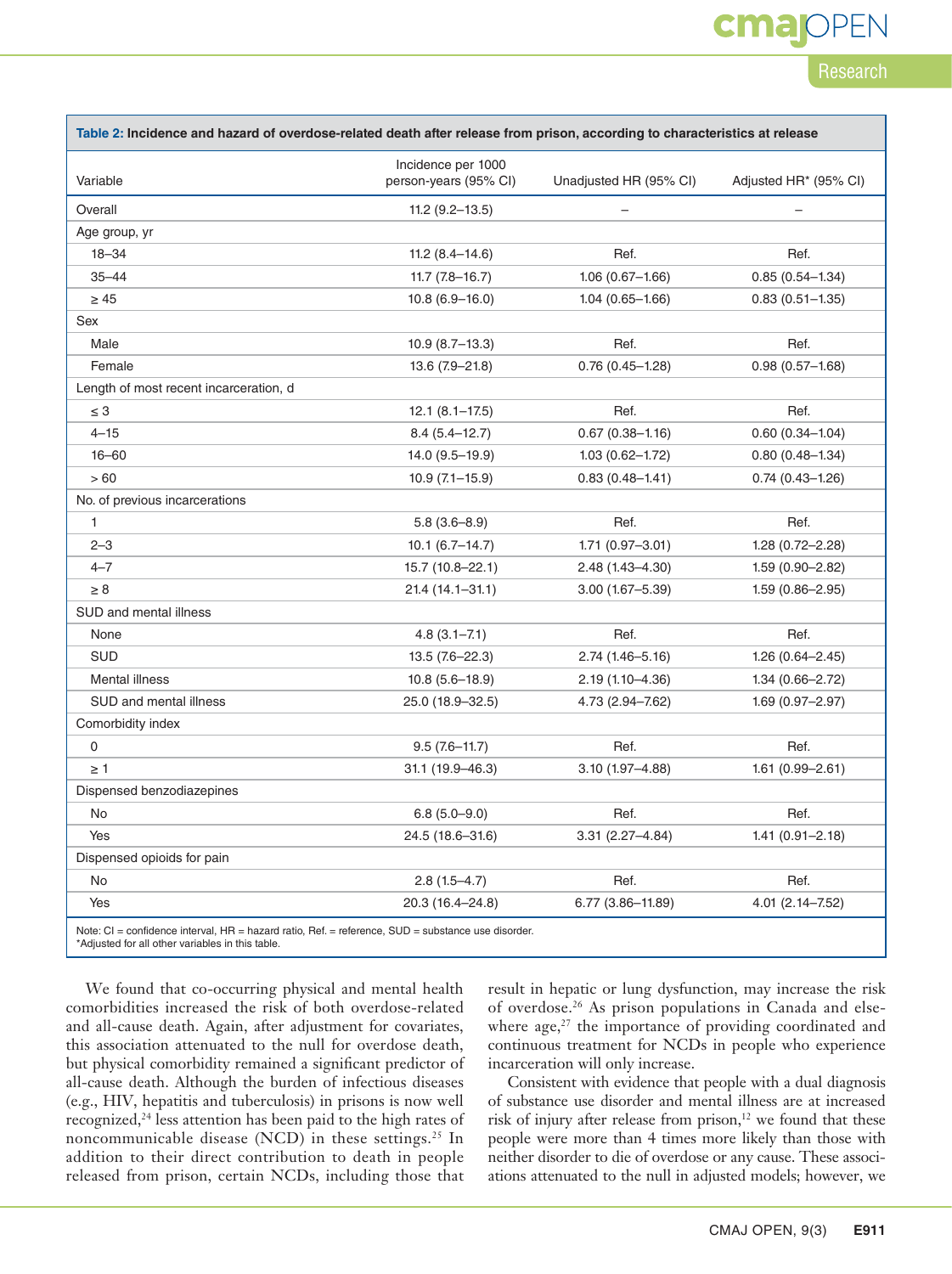# **cmajOPEN**

### Research

|                                        | Incidence per 1000    |                        |                       |
|----------------------------------------|-----------------------|------------------------|-----------------------|
| Variable                               | person-years (95% CI) | Unadjusted HR (95% CI) | Adjusted HR* (95% CI) |
| Overall                                | 16.1 (13.7-18.8)      |                        |                       |
| Age group, yr                          |                       |                        |                       |
| $18 - 34$                              | 14.4 (11.3-18.2)      | Ref.                   | Ref.                  |
| $35 - 44$                              | 15.3 (10.8-21.0)      | $1.10(0.74 - 1.63)$    | $0.89(0.59 - 1.33)$   |
| $\geq 45$                              | 20.6 (15.1-27.5)      | $1.60(1.11 - 2.30)$    | $1.23(0.84 - 1.82)$   |
| Sex                                    |                       |                        |                       |
| Male                                   | 16.0 (13.4–18.9)      | Ref.                   | Ref.                  |
| Female                                 | 16.8 (10.4-25.7)      | $0.94(0.59 - 1.49)$    | $1.14(0.70 - 1.86)$   |
| Length of most recent incarceration, d |                       |                        |                       |
| $\leq 3$                               | 16.9 (12.0-23.1)      | Ref.                   | Ref.                  |
| $4 - 15$                               | $12.9(9.0-17.9)$      | $0.74(0.46 - 1.16)$    | $0.64(0.40 - 1.03)$   |
| $16 - 60$                              | 19.9 (14.5-26.7)      | $1.13(0.74 - 1.72)$    | $0.85(0.55 - 1.31)$   |
| >60                                    | 15.5 (10.9-21.3)      | $0.87(0.55 - 1.36)$    | $0.74(0.47 - 1.17)$   |
| No. of previous incarcerations         |                       |                        |                       |
| $\mathbf{1}$                           | $8.3(5.6 - 11.9)$     | Ref.                   | Ref.                  |
| $2 - 3$                                | 15.0 (10.7-20.4)      | $1.86(1.16 - 2.97)$    | $1.43(0.88 - 2.30)$   |
| $4 - 7$                                | 21.9 (16.0-29.2)      | 2.55 (1.60-4.06)       | $1.68(1.04 - 2.73)$   |
| $\geq 8$                               | 30.9 (22.0-42.2)      | $3.32(2.03 - 5.43)$    | $1.83(1.09 - 3.08)$   |
| SUD and mental illness                 |                       |                        |                       |
| None                                   | $7.5(5.4 - 10.3)$     | Ref.                   | Ref.                  |
| <b>SUD</b>                             | 20.8 (13.2-31.2)      | $2.66(1.61 - 4.42)$    | 1.20 (0.70-2.07)      |
| <b>Mental illness</b>                  | $16.3(9.6-25.7)$      | $2.01(1.15 - 3.52)$    | $1.21(0.67 - 2.16)$   |
| SUD and mental illness                 | 33.5 (26.3-42.0)      | 4.03 (2.73-5.94)       | 1.47 (0.93-2.35)      |
| Comorbidity index                      |                       |                        |                       |
| 0                                      | 12.9 (10.6-15.5)      | Ref.                   | Ref.                  |
| $\geq 1$                               | 53.2 (38.2-72.1)      | 3.87 (2.69-5.57)       | 2.03 (1.37-3.02)      |
| Dispensed benzodiazepines              |                       |                        |                       |
| No                                     | $10.4(8.2-13.0)$      | Ref.                   | Ref.                  |
| Yes                                    | 33.2 (26.3-41.3)      | $3.00(2.19 - 4.11)$    | $1.26(0.87 - 1.82)$   |
| Dispensed opioids for pain             |                       |                        |                       |
| No                                     | $4.4(2.8-6.7)$        | Ref.                   | Ref.                  |
| Yes                                    | 28.7 (24.0-34.0)      | $6.07(3.89 - 9.48)$    | $3.67(2.22 - 6.07)$   |

Note: CI = confidence interval, HR = hazard ratio, Ref. = reference, SUD = substance use disorder. \*Adjusted for all other variables in this table.

cannot rule out the possibility that their effect was mediated by covariates. Future studies using prospective data linkage may have greater capacity to tease out the causal pathways between physical and mental health comorbidity, and death after release from prison.

Consistent with previous studies, $2$  we observed a spike in the incidence of overdose-related death in the first 2 weeks after release from prison, highlighting the importance of effective prevention in this high-risk period. However, in our study, most overdose deaths occurred more than 2 weeks after release, underscoring the importance of maintaining preventive efforts

### after this acute period. We also observed a modest spike in nonoverdose deaths in the 2 weeks after release from prison, suggesting that efforts to prevent untimely deaths after release from prison should not be restricted to overdose prevention.

### **Limitations**

This study used linked health, correctional and mortality records to examine overdose death after release from prison. Key strengths include the population sampling frame, and use of linked health and correctional records to identify exposures. The study had six notable limitations.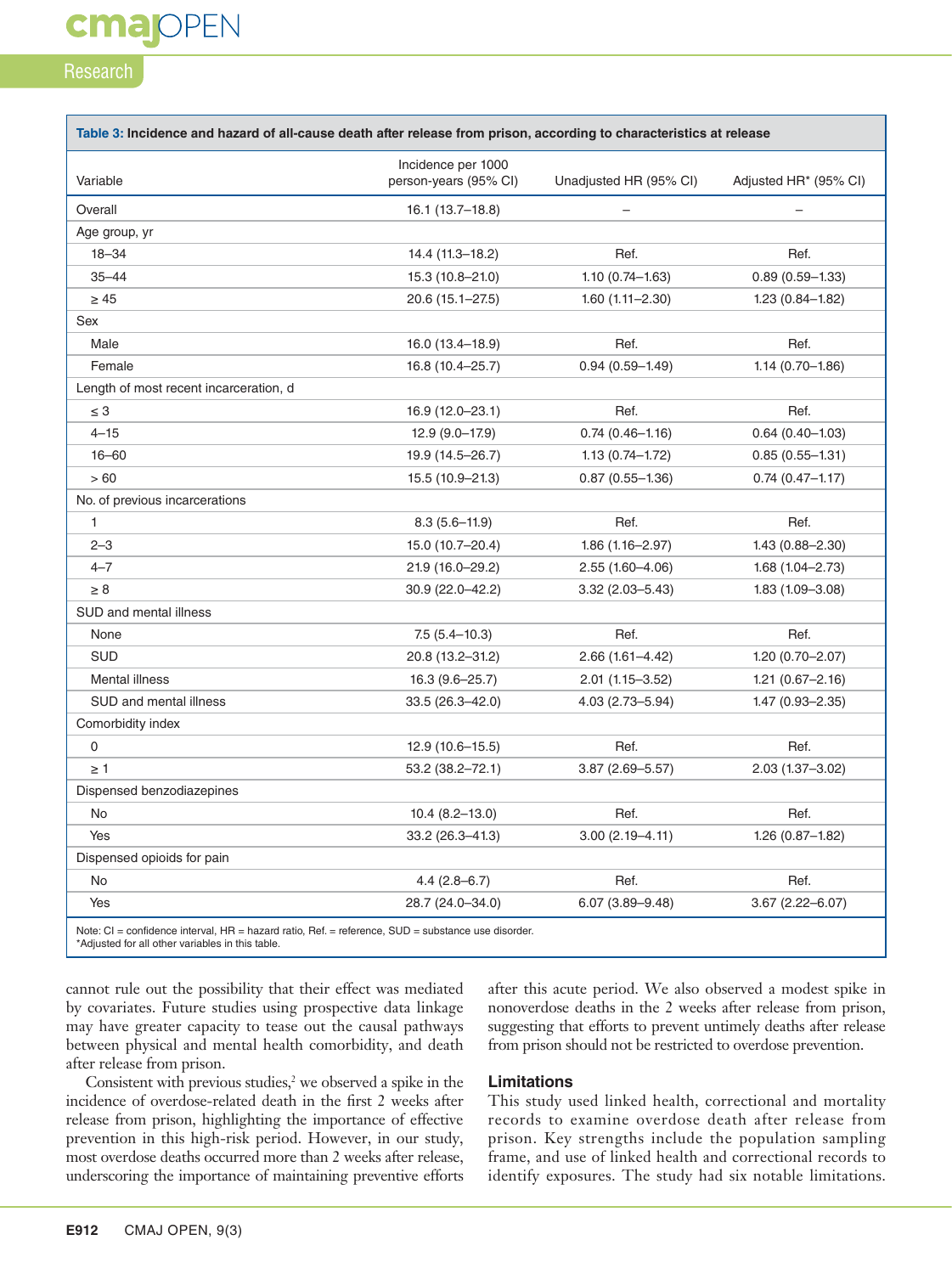### Research

cmar



Figure 1: Piecewise incidence of overdose-related and nonoverdose deaths according to time since release from prison. Note: CI = confidence interval. Data used to construct Figure 1 are provided in Appendix 1, Supplementary Table S2.

First, despite the large sample in our study, we observed a relatively small number of events, reducing the precision of our estimates. Future studies may benefit from longer accrual and follow-up periods, using full population samples rather than random samples from the population. Second, our study did not include people younger than 23 years on Jan. 1, 2015, among whom the elevation in risk of death after release from prison appears to be the greatest.<sup>28</sup> Third, administrative data may underestimate some exposures of interest (e.g., substance use disorder, mental illness), which would have attenuated observed associations. Fourth, our accrual period began in 2010, such that we were unable to detect exposures before this date (e.g., incarceration, mental disorder). Again, this would attenuate associations. Fifth, although provincial health insurance records cover more than 95% of the BC population, we cannot exclude the possibility of modest sampling bias. Sixth, we were unable to identify transfers to federal prison, and as such, overestimated time at risk in the community, thereby underestimating the incidence of death in the community. Future studies that combine provincial and federal correctional records would provide a more complete picture of the epidemiology of overdose among people who experience incarceration in Canada.

### **Conclusion**

People recently released from prisons in BC are at markedly increased risk of preventable death, mainly from overdose. As such, people transitioning from prison to the community should be a key target population for overdose prevention efforts. To be maximally effective, these efforts must go beyond provision of opioid agonist treatment and naloxone on release, to consider physical and mental health comorbidities, and psychosocial disadvantage. Effective overdose prevention for people who experience incarceration is critical to stemming the tide of overdose deaths in BC, and to mitigating the profound health inequalities experienced by this marginalized population.

#### **References**

- 1. Romeo R, Knapp M, Scott S. Economic cost of severe antisocial behaviour in children — and who pays it. *Br J Psychiatry* 2006;188:547-53.
- 2. Merrall ELC, Kariminia A, Binswanger IA, et al. Meta-analysis of drugrelated deaths soon after release from prison. *Addiction* 2010;105:1545-54.
- 3. Spaulding AC, Sharma A, Messina LC, et al. A comparison of liver disease mortality with HIV and overdose mortality among Georgia prisoners and releasees: a 2-decade cohort study of prisoners incarcerated in 1991. *Am J Public Health* 2015;105:e51-7.
- 4. Forsyth SJ, Alati R, Ober C, et al. Striking subgroup differences in substancerelated mortality after release from prison. *Addiction* 2014;109:1676-83.
- 5. Preventing overdose deaths in the criminal justice system. Copenhagen: World Health Organization Regional Office for Europe; 2014.